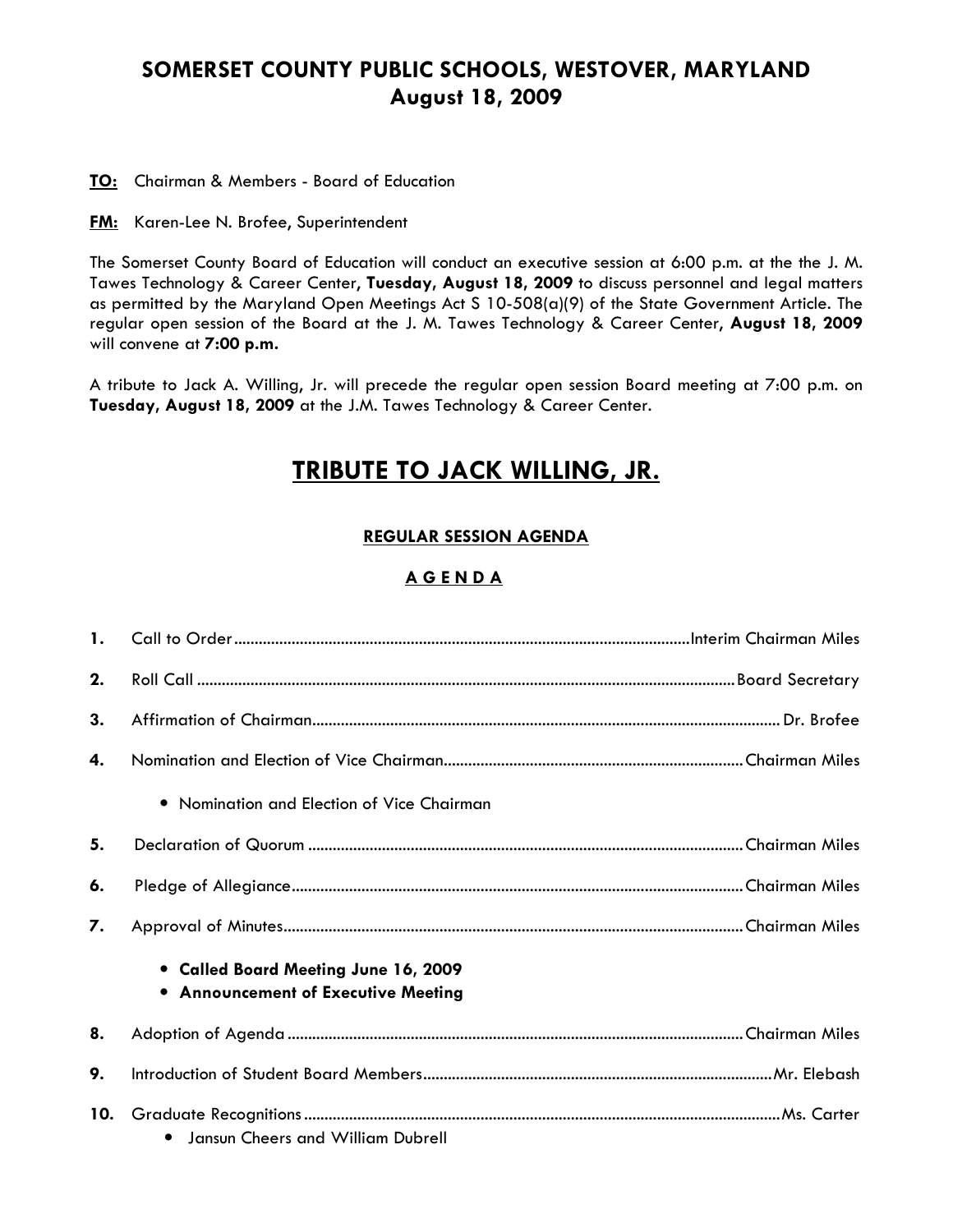| 11. |                     |                                                                                                                                                                                                          |               |
|-----|---------------------|----------------------------------------------------------------------------------------------------------------------------------------------------------------------------------------------------------|---------------|
| 12. | <b>OLD BUSINESS</b> |                                                                                                                                                                                                          |               |
|     | А.                  | <b>Policies' Revisions and Reviews</b>                                                                                                                                                                   |               |
|     |                     |                                                                                                                                                                                                          |               |
|     |                     | • #700-5 (Drug and Alcohol Free Workplace)<br>.#700-13 (Work Schedule and Leave for Employees of Somerset County Public<br>Schools)<br>● #700-35 (Family and Medical Leave Act (FMLA)<br>(See Tab 12-A1) |               |
|     | В.                  | (See Tab $12-B$ )                                                                                                                                                                                        |               |
|     | C.                  | (See Tab $12-C$ )                                                                                                                                                                                        | Mr. Hankerson |
|     | D.                  | (See Tab 12-D)                                                                                                                                                                                           |               |
| 13. | <b>NEW BUSINESS</b> |                                                                                                                                                                                                          |               |
|     | А.                  | <b>Finance</b>                                                                                                                                                                                           |               |
|     |                     | (See Tab 13-A1)                                                                                                                                                                                          |               |
|     |                     | (See Tab 13-A2)                                                                                                                                                                                          |               |
|     |                     | (See Tab 13-A3)                                                                                                                                                                                          |               |
|     |                     | (See Tab 13-A4)                                                                                                                                                                                          |               |
|     | В.                  | (See Tab 13-B)                                                                                                                                                                                           |               |
|     | C.                  | (See Tab $13-C$ )                                                                                                                                                                                        |               |
|     | D.                  | (See Tab 13-D)                                                                                                                                                                                           |               |
|     | Е.                  | (See Tab 13-E)                                                                                                                                                                                           |               |